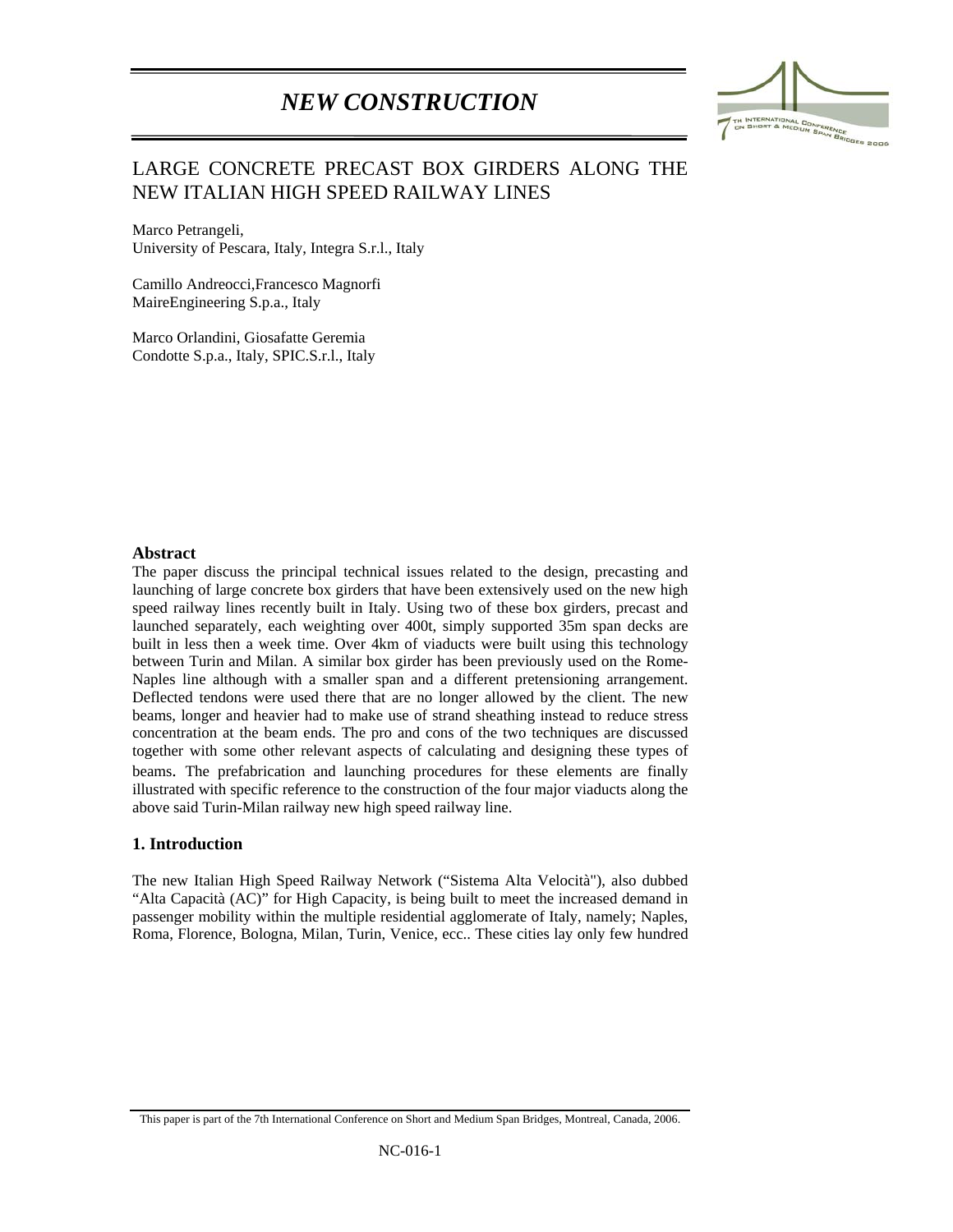kilometres from each other, an ideal distance to link with a fast railway connection thus reducing the motorway and air traffic.

The new AC line between Turin and Milan will be 124.5 km long. The Turin-Novara segment (86.5km) is almost finished, connecting Turin to the Malpensa (Milan) International Airport. The Novara-Milan segment is currently under construction with completion due in 2009 (see Fig. 1).



Figure 1: The new Turin – Milan AC Line

The new line is being built within the so called Turin-Milan technological corridor, a land strip full of utilities and infrastructures, including the homonymous motorway, currently being widened to 4 lanes each carriageway. Since the line is running in a flat area, the Padana (Po river) plain, 80% (100km circa) of the line runs on ground, 15% (20km circa) on viaducts and only 5% in artificial tunnels, the latter used mostly for mitigation purposes and when crossing other infrastructures at high skew. The contract is managed by the General Contractor FIAT S.p.A. with the work carried out by the CAV.To.Mi. Consortium, the latter including the two contractor Impregilo and Condotte and Maire Engineering (formerly known as Fiatengineering, the design subsidiary of FIAT). Works are finished on the Turin-Novara segment and are 30% completed on the Novara-Milan stretch (December 2005).

Prefabrication has been extensively used along the line: viaducts, artificial tunnels but also culverts and retaining walls have been partially or totally built this way. The larger share is taken though by the precast concrete decks used for the viaducts. These decks fall into three different types: the single box girder, fully precast with span of 20m and 25m and up to 500 ton weight, the twin box girder, fully precast as well, with span of 31.5m and 34.5m and the four small box girder, with typical span of 25m, where only the trough girders are precast with the concrete slab cast in situ. All these types have already been used on other AC lines, the single box girder on the Rome-Florence line during the '80 and the other two types on the most recent Rome-Naples line.

The technical and practical aspects of the twin box girder (*bicassone*) shall be illustrated in the following. Use of this type of girder as been very successful and with further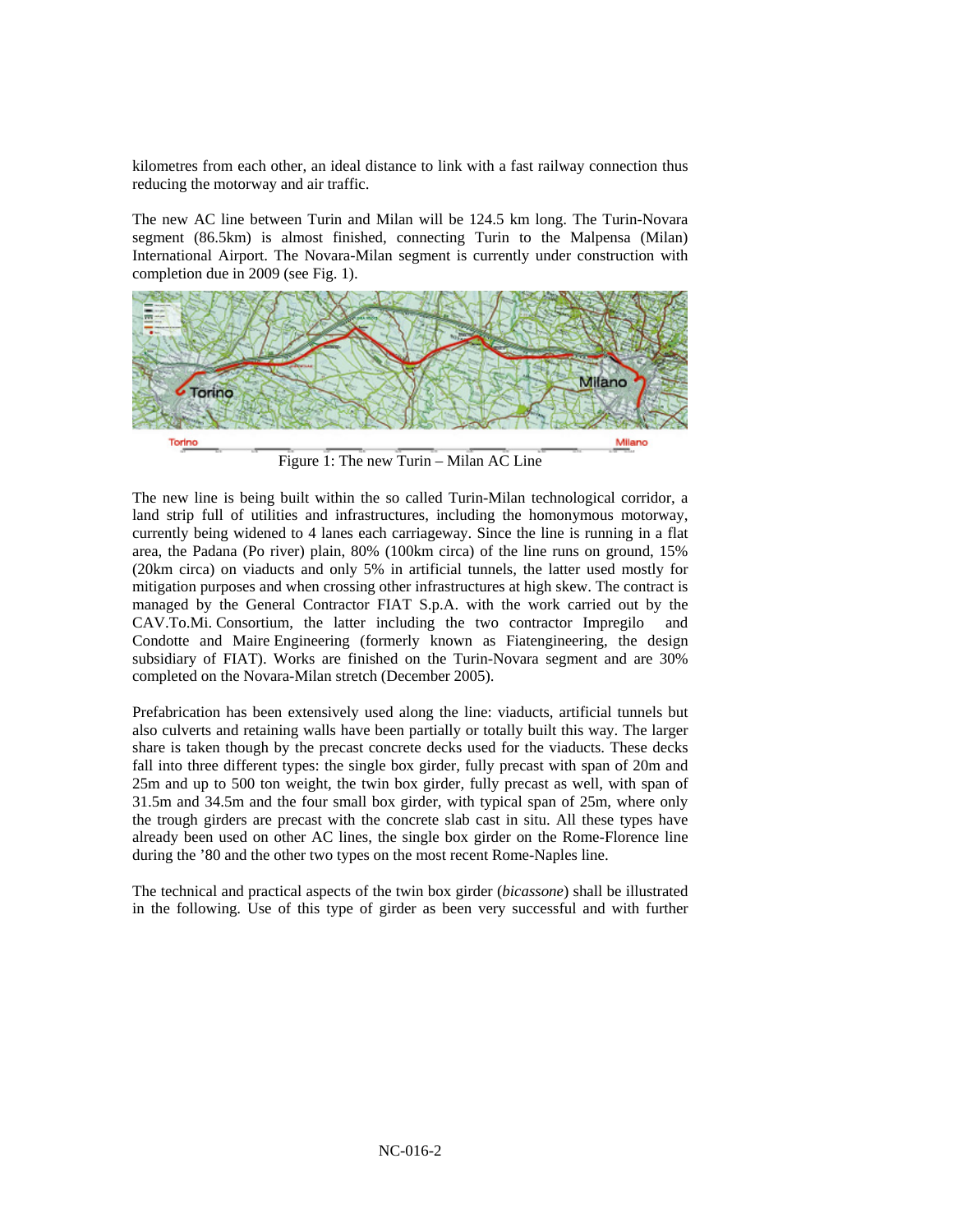optimization it will be most likely used again in the forthcoming projects. On the Turin-Milan lines, it has been used for 5 viaducts, namely:

- Malone River crossing, at pk 11+615, total length 345m;
- Orco e Rio Palazzolo River crossing, at pk 12+671, total length 732m;
- Chivasso Fly over, at km 14+035, total length 966m;
- Dora Baltea River crossing, at pk 23+882, total length 1346m;
- Ticino River crossing, at pk 97+190, total length 1173m.

#### **2. The "Bicassone" box girder**

The bicassone of the Turin-Milan line, with a gross span of 34.5m, is the longest prefabricated concrete box girder used on the Italian Railway line so far. A smaller (31m) version was recently used on the Rome-Naples line and possibly a longer version of 37.5m, is being taken into consideration for the prosecution of the Corridor 5 (Lisbon-Kiev) from Milan to Venice via Verona. The constant improvement in the performance of materials and construction tools has often suggested an increase in the span length of these beams. For instance, the four small box girder deck type previously described has been stretched to 27m on the Turin-Milan line and 30m on the Florence-Bologna. For the pretensioned concrete beams under consideration, the limit to this stretching is found in the stress concentration at the beam ends, as discussed in details in the following paragraphs.



Figure 2: The bicassone geometry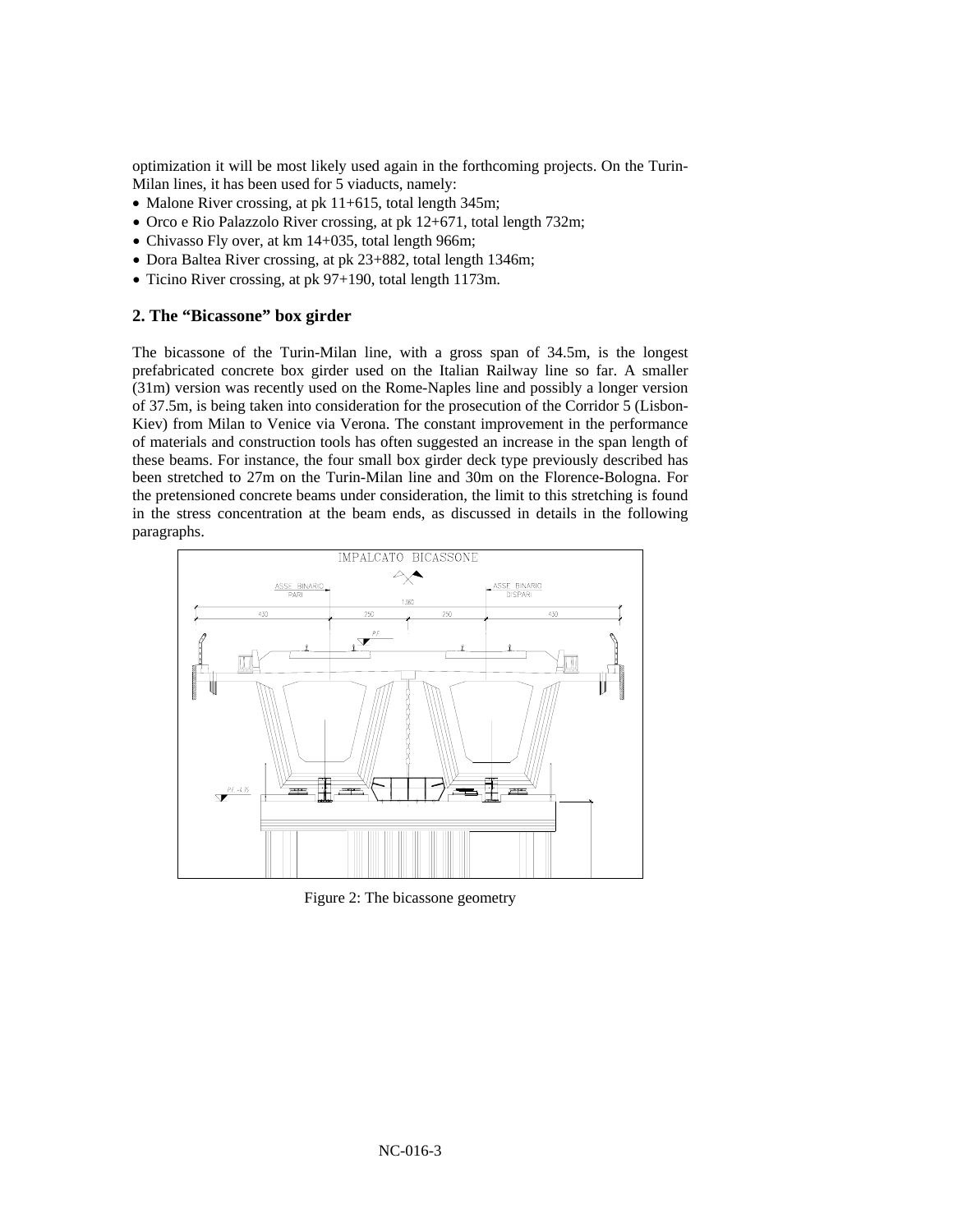The main geometric characteristics of the *bicassone* are the following: pier spacing (gross span) 34.5m, net span 32.1m, spacing between the tracks 5m, total deck width 13.6m. Each deck is made of 2 precast pretensioned concrete box girders. The connection between the two girders is provided by 5 diaphragms, which are sealed with 5cm mortar and postensioned, and a 45cm wide longitudinal strip of the top slab which is cast in situ bonding the protruding and additional reinforcement therein.

The height of the box girders is 3.12m at midspan increasing at 3.57m near the supports where the bottom slab and the webs are thickened from 35cm to 80cm and the top slab from 28cm to 43cm. The thicker end sections still make it possible for the internal steel formworks to be extracted trough the head diaphragms.

These are 80cm thick while the intermediates are 35cm. The postensioning is made of two cables 6T15 at the top and two cables 4T15 at the bottom for the head diaphragms and two cables 7T15 and one 4T15 for the intermediate ones. The girder longitudinal prestressing is made of 144 pretensioned 0.6" strands that come just above  $23\text{kg/m}^2$  of deck.

# **3. The strand sheathing**

The limit to increasing the performance of these girders is often found in concrete cracking at the beam ends caused by the prestressing forces. A number of beams, in recent years, have shown moderate to severe cracking both in railway and roadway applications. This problem is endemic to pretensioned beams because of two basic mechanisms:

- Stress transfer of the single strand tends to cause bursting (expansion) of the surrounding concrete.
- The strands run generally parallel and closely spaced in the bottom slab and so they arrive at the beam ends. This configuration causes tensile stresses due to *spreading* of the prestressing forces and due to *spalling* of the end beam sections as shown below.



Photo 1: Typical cracking of a prestressed trough beam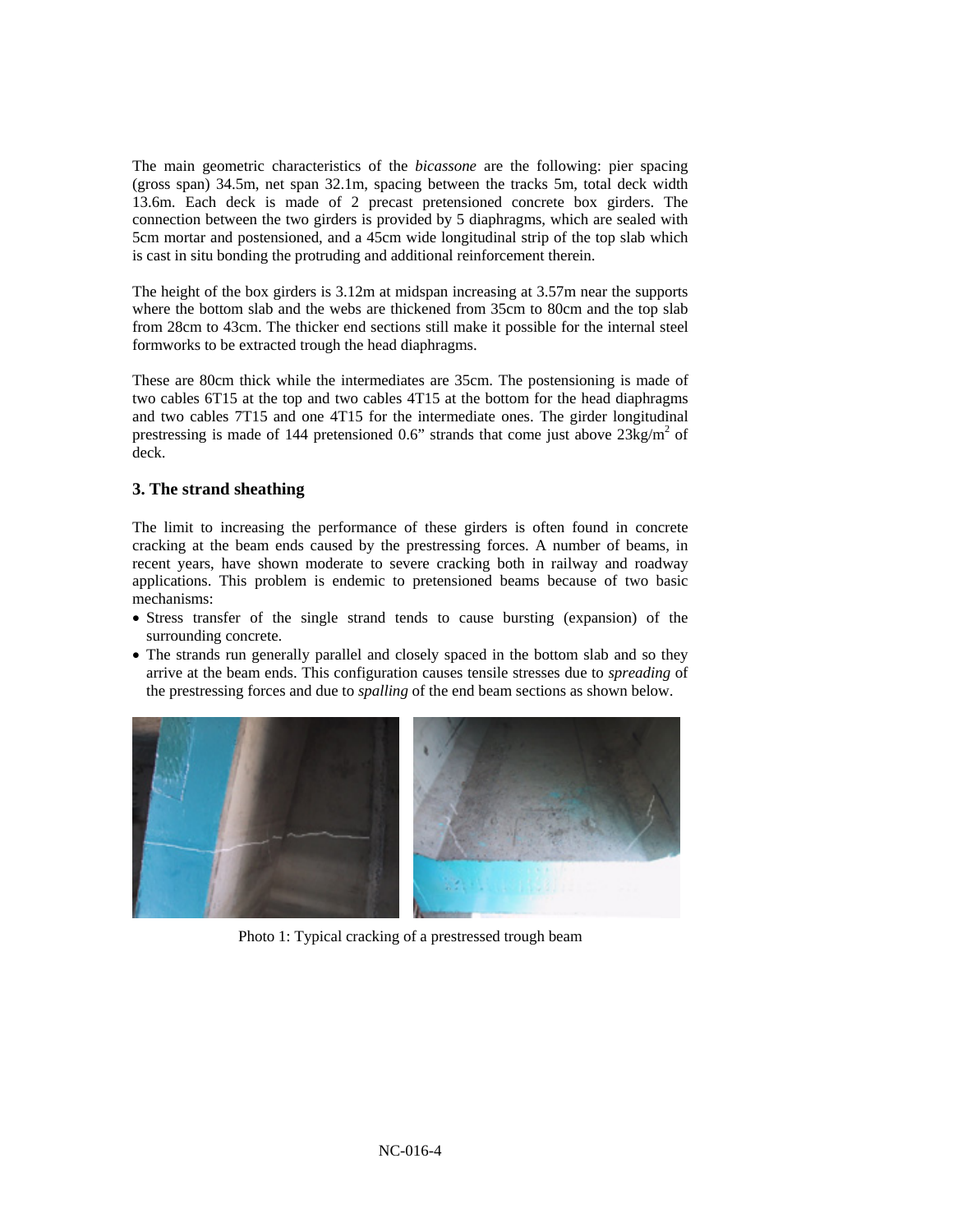The bicassone was set to suffer from similar problems. The *bicassone* used along the Rome-Naples line had only 124 strands, 40 of them deflected upward 10m before the anchorages. Since for the Turin-Milan line it was decided to use only straight strands and the girder was 10% longer than the Naples one, 168 strands were to be used, 120 placed in the bottom slab and the other 48 in the webs just below the top slab. Therefore, with the same geometry the new girder would have had 120 strands anchored in the bottom slab instead of the 84 of the Rome-Naples ones.

A number of numerical investigations were therefore performed to assess the stress increase at the beam ends due to this different prestressing arrangement. The lack of any inconvenience on the Rome-Naples beams would not guarantee, in fact, a similar outcome when increasing by 50% the bottom prestressing strands. It should be noticed that the maximum crack width tolerated by the Italian Railway Norm [1], *de facto*, requires tensile concrete stresses to remain well below the tensile resistance. This is because as soon as cracks develop, they are hardly restrained by the reinforcement since stress gradients are extremely high and anchorage length of reinforcement, insufficient. Only confinement against bursting is very effective as in this case gradients are null along circular close hoops. Overstuffing the anchorages with reinforcement is neither an option as heavily clogged reinforcement my help initiating cracks.

The situation shares many similarities with the shear behaviour of reinforced concrete members where stresses are better kept below the tensile resistance or otherwise significant cracking develops before the reinforcement comes in with a comparable contribution [2]. From a fracture mechanics point of view, the problem is the insufficient ductility (fracture energy) of concrete that does not increase proportionally with the compressive strength and therefore the increase in the bending resistance of the beams is not matched by the available concrete toughness at the beam ends.

Finally it was decided to sheath 48 strands and eliminate half (24) of the top ones. Strand sheathing postpones the prestressing force application up to the end of the sheathed length. Sheathing is made with simple PVC tubes. The inert strands are generally left into the beam (inside the PVC tubes). In our case, 48 strands were sheathed to the same length (5.1m) following a technology approved by the Italian Railway Agency where one or more boxes are inserted in the bottom slab (see Photo 2) where sheathing of the strands terminates. Once the beam has been cast, the sheathed strands are cut at the boxes, which remain empty during casting of the beam, and pulled out from the beam ends. The boxes and the empty PVC tubes are then grouted with mortar from the beam end. The sheathed strands are therefore "active" only from these boxes onwards. The inert strands are removed reducing the risk of corrosion since they would not be encased and passivated by the surrounding concrete.

From the Finite Element analysis of the two configurations (with and without sheathing) a significant decrease of the principal tensile stresses (the blue end of the spectrum) at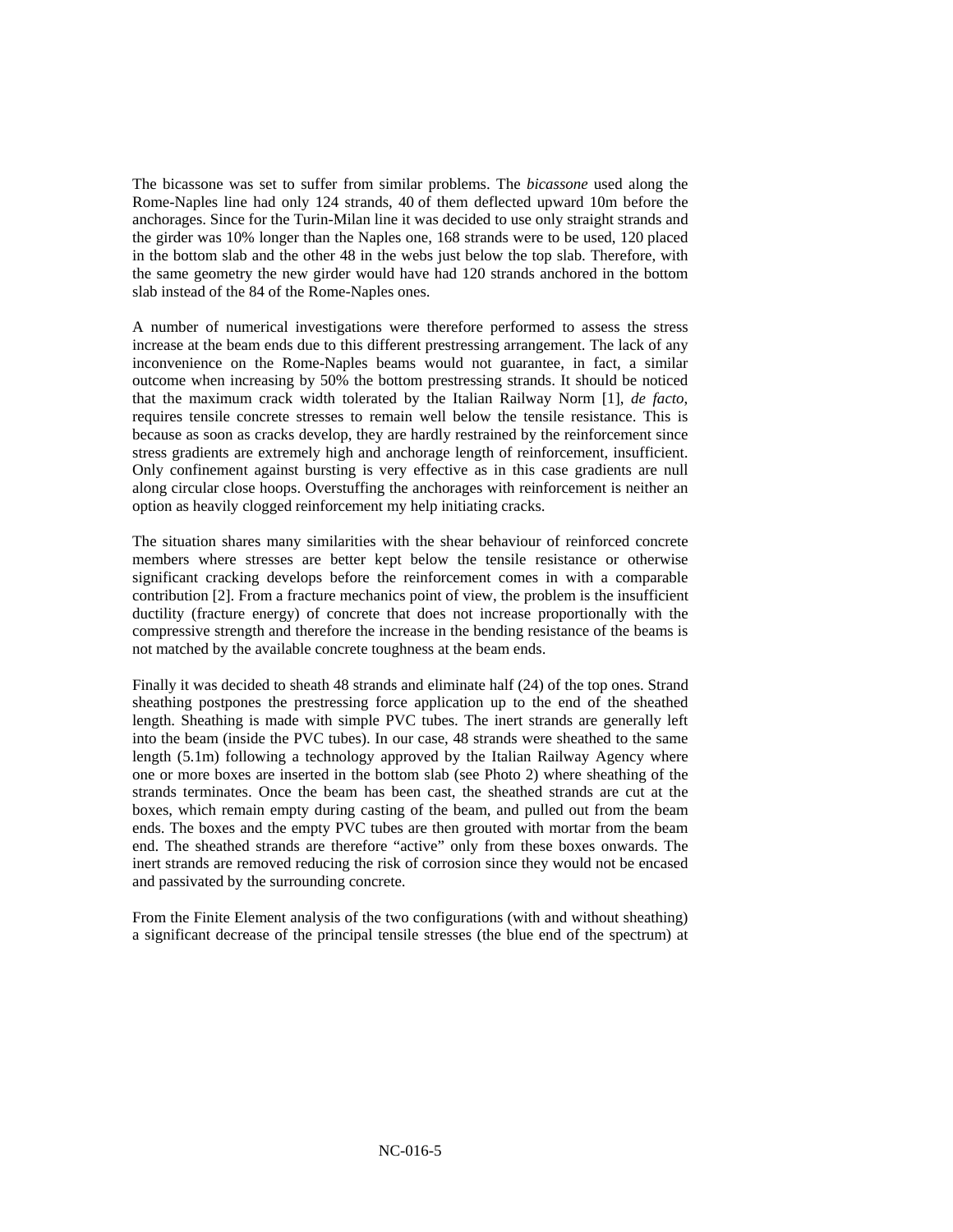the beam ends can be easily appreciated. Similar results, not so explicit though, can be obtained using the well established formulae available in literature [3][4][5].



Photo 2: The sheathed strands and the cutting boxes

The maximum tensile stresses found for the sheathed configuration  $(1.5\div2 \text{ MPa})$  are below the "average" tensile resistance of concrete. Those sceptical of the numerical modelling results can nonetheless appreciate that none of the prefabricated girders built thereof showed cracking at the anchorages. The table below compares the maximum tensile stresses calculated with the 3D finite element analysis to the ones obtained with the above said empirical formulae.

Table 1: Comparison of stress prediction by FE and literature

| $\sigma_{\text{bursting}}$ | Not sheat.         | Sheathed | $O_{spalling}$ | Not sheat.             | Sheathed |
|----------------------------|--------------------|----------|----------------|------------------------|----------|
| 3D Model                   | $1.4 \div 1.5$ MPa | 0.6 MPa  | 3D Model       | -3–3.5 MPa + 1.5–2 MPa |          |
| Leonhardt                  | 1.45 MPa           | 0.85 MPa | Model Code 90  | 2.94 MPa               | 1.68 MPa |

#### **4. Geometrical tolerance and torsional stiffness of the box girder**

The torsional stiffness of the box girder and the unavoidable out of plane tolerance of the bearings are such that the girder, once lowered on the 4 bearings, tends to rock and lift one of the two inner supports (leaving only three loaded). This uneven distribution made more evident by the eccentricity of the beam centre of gravity (0.265m) with respect to the support axis, due to deck top slab outer cantilever.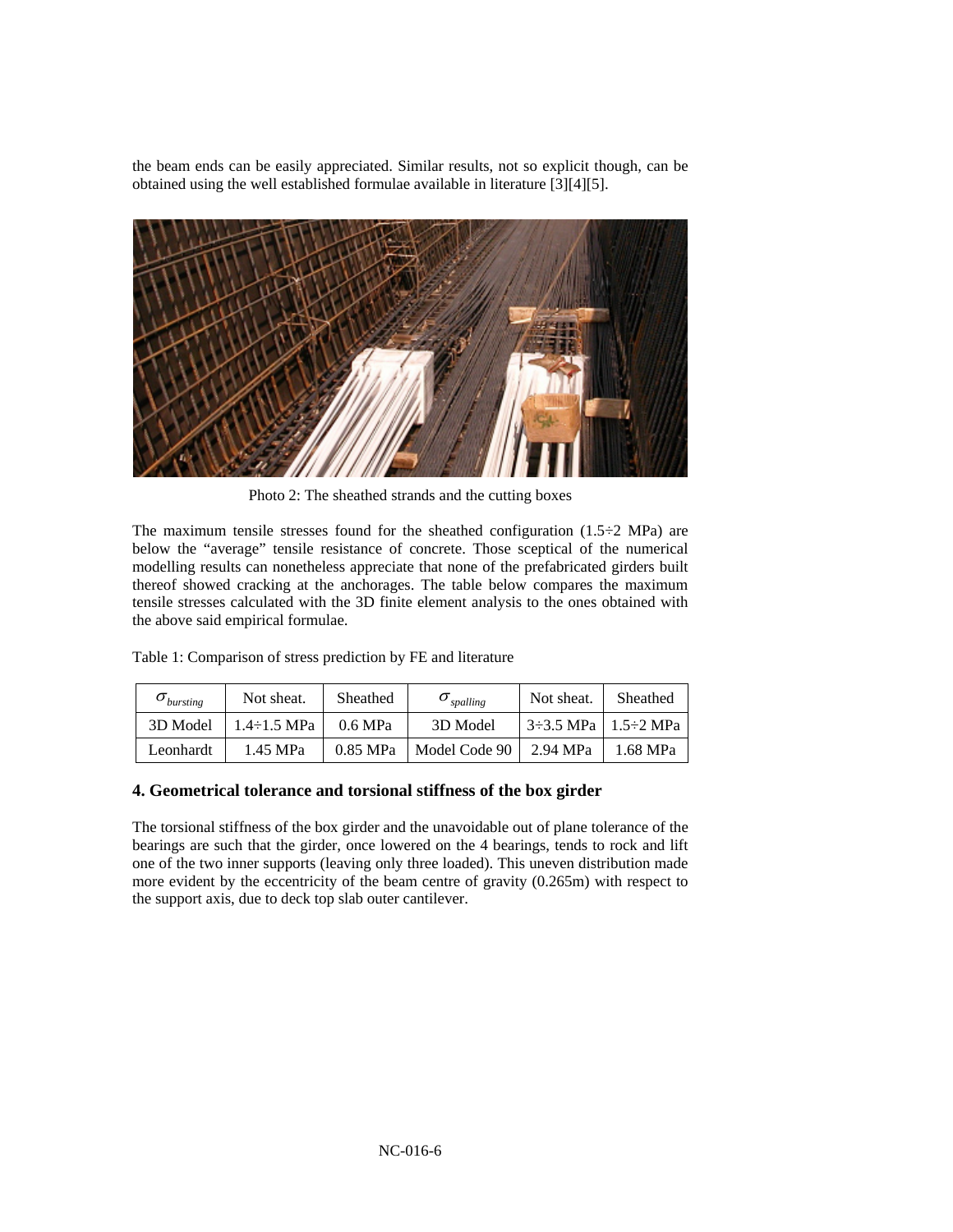In order to adjust the reactions on site, gauging with steel plates beneath the bearings was required once the girder was lowered in place. Measured average stiffness came out to be 200kN/mm. Back calculating the equivalent torsional stiffness of a De Saint Venant beam yield  $K_{TOR} = 5.8 \times 10^5 \text{ kNm} \text{ rad}^{-1}$  instead of  $K_{TOR} = \text{It} * G / L = 2.9 \times 10^6 \text{ kNm}$ rad-1 which is the value found using the Bredt section torsional inertia It, and assuming all other mechanisms totally rigid. A closer value is found with the 3D model  $(K<sub>TOR</sub> = 1.2 10<sup>6</sup>$  kNm rad<sup>-1</sup>). Since this model still yields twice the on-site measured stiffness, the missing compliance must be found in the bearings apparatus and under structures.



Figure 3: Principal stress at anchorages (Dark blue=3.3MPa)



Figure 4: Principal stress in the bottom flange (Dark blue=1.4MPa)

These results are extremely interesting from a designer point of view because even though the real torsional stiffness is significantly lower then what would be generally assumed from the beam geometry, still the reaction on the 2 plus 2 supports of each beam, is likely to be uneven with one in four bearings being unloaded and the adjacent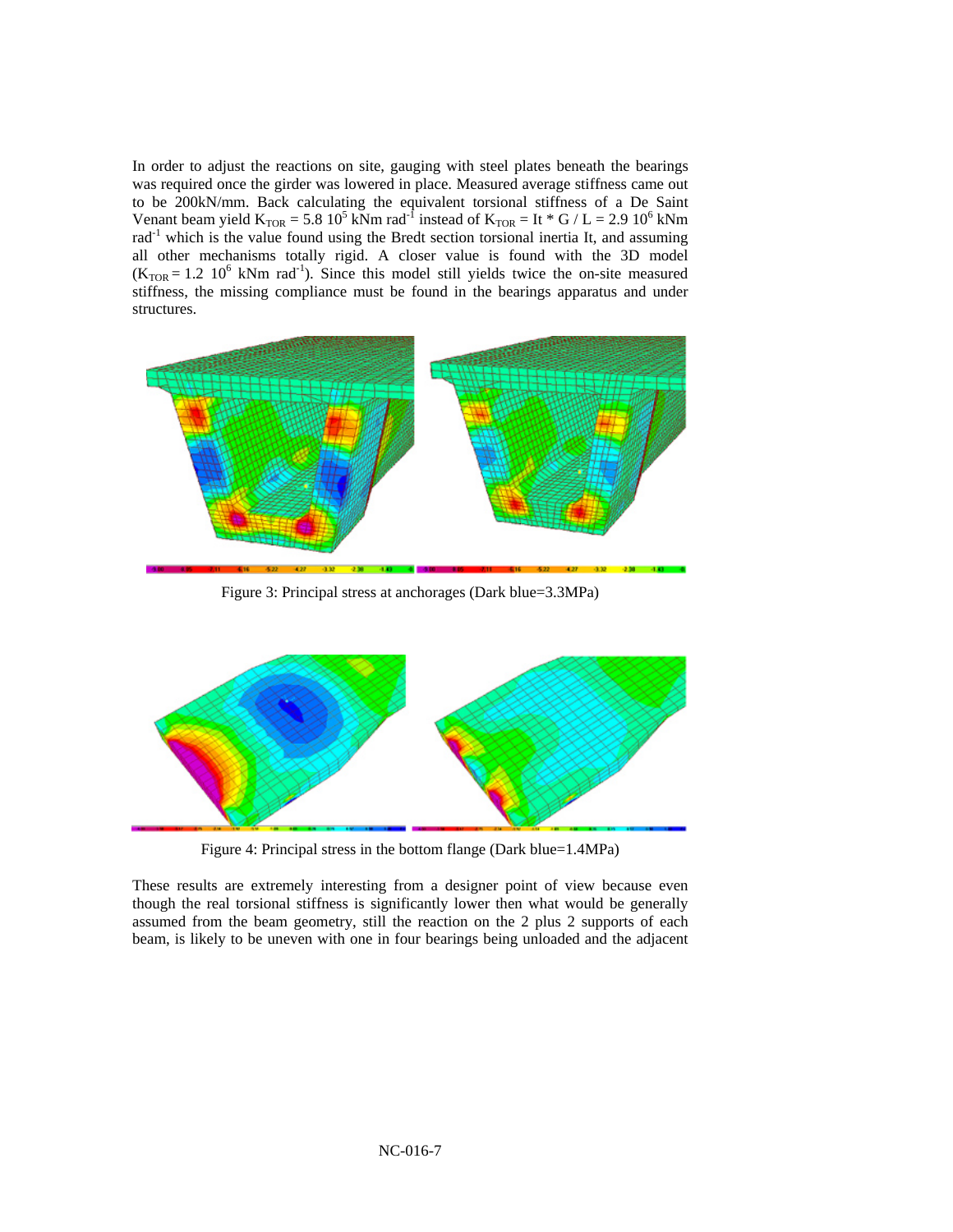one overloaded with half the beam weight (the other half carried by the other two opposite bearings). This uneven distribution is further increased by torsion. When only one track is loaded, by far the most common situation under traffic, the load is partially transferred to the adjacent box. This load transfer is balanced out by torsion in both box girders and the associated push and pull effect on each couple of bearings.

# **5. Prefabrication**

The girders were manufactured in plants adjacent to the line. For the Turin-Milan line three locations were required; the same equipment was firstly installed in Chivasso (for the first 3 bridges) and subsequently moved to Saluggia (for the Dora Bridge) and finally to Romentino (for the Ticino Bridge). The plants are made of three different areas namely:

- 1) An assembly line for setting up the steel reinforcement cages and the prestressing strands. This is generally placed under a longitudinal shelter;
- 2) Strand tensioning and concrete casting and curing yard;
- 3) Storage area

Production follows the so called "assembly line" method. The reinforcement gages are assembled using a template and subsequently lifted into the steel formworks. The operation is carried out separately for the lower part (bottom slab and webs) and for the top slab. Subsequently the two parts are joined together into the formworks and minor components are added such as the para ballast reinforcement. Once the strands have been tensioned, concrete is cast and cured. Material quantities and specifications used for a single box-girder are summarised in the following table.

|  | Table 2: Material and specifications (one box girder) |  |
|--|-------------------------------------------------------|--|
|  |                                                       |  |

| Concrete volume (C45/55)                                        | $181.6 \text{ m}^3$ |
|-----------------------------------------------------------------|---------------------|
| Reinforcement ( $F_{vk} > 440 MPa$ )                            | 21560 Kg            |
| Weight ratio (reinforcement/concrete)                           | 118.7 $Kg/m^3$      |
| Pretensioned strands $(f_{pt} \geq 1900 \text{ MPa})$           | 5338 Kg             |
| Post-tensioned strand (transverse, $f_{\text{ptk}}$ >=1900 MPa) | $900$ Kg            |

#### **6. Launching**

The beams can be lifted from the formworks once concrete has reached a C30/37 resistance. This was generally achieved within 24 hours.

Depending on the height of the line, certain yards required two travelling cranes to lift the girders onto the embankment. Once there, the girders were moved into their final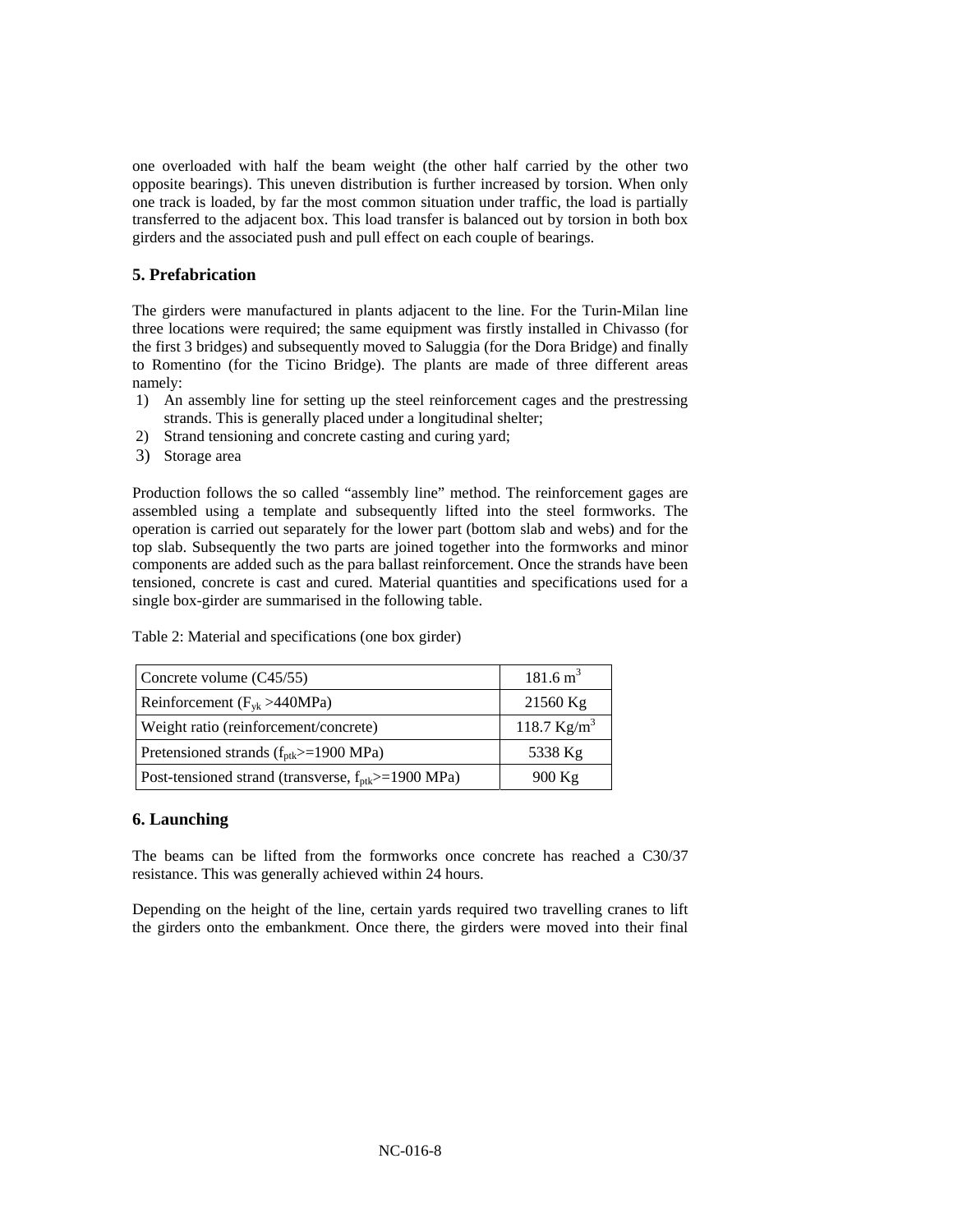destination with a giant crane truck travelling on rubber wheels. This equipment weights 210t and is capable of carrying over 460t (see Photo 3). The equipment is completed by an under bridge for the crane truck to run over it and place the box girder in its final position (see Photo 4). The launching sequence is the following:

- Loading of the crane truck
- Transportation of the girder to the front end
- Launching of the girder using the under bridge
- Forward shift of the under bridge
- Lowering of the girder into position
- Repositioning of crane truck and under bridge



Photo 3: Prefabrication yard at Chivasso



Photo 4: The truck cran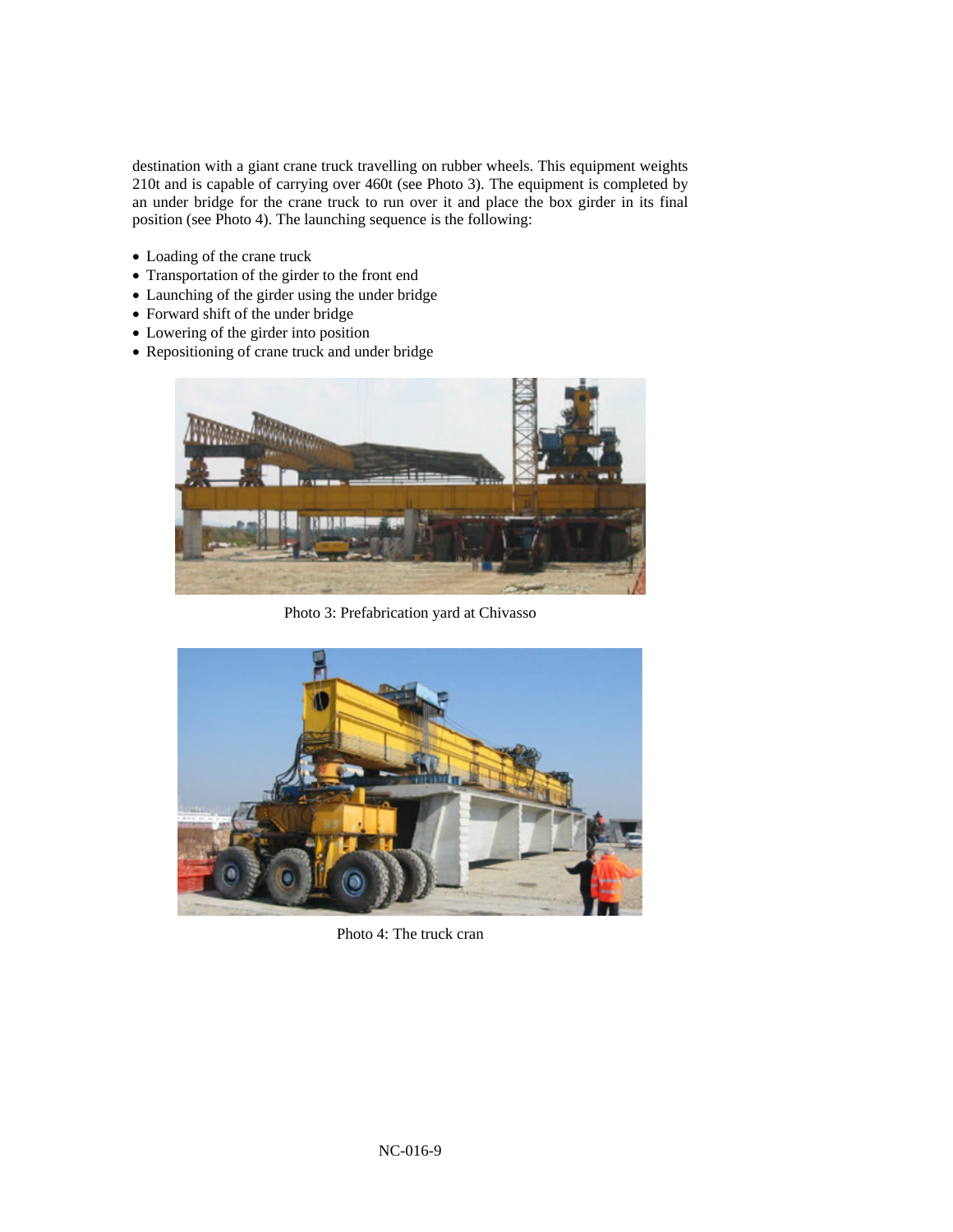

Photo 5: Launching with the under bridge

# **7. Conclusion**

The *bicassone* is certainly among the most efficient prefabricated structures used on the new high speed railway line in Italy. Efficiency has been achieved both in terms of material quantities involved and speed of fabrication and erection.

At certain stages, when access along the line was required for other operations to be carried out on schedule, the consortium manufactured and launched 100m of viaduct per week (i.e. roughly one beam per day).

Strand sheathing is certainly a viable solution for reducing the stress concentration at the beam ends. Tensile and bond stresses are in fact the bottle neck of these type of structures where otherwise the increasing compressive strength of concrete is opening up the way to unlimited progress in structural performances

Strand deflection, which has recently lost appeal, at least for very large elements as the ones under consideration, could be reintroduced as it increase the shear performance of the beam and avoid strand localization at beam ends. To this extent, a simple and effective strand deflection procedure need to be defined similarly to the strand sheathing technique described in the paper for straight prestressing.